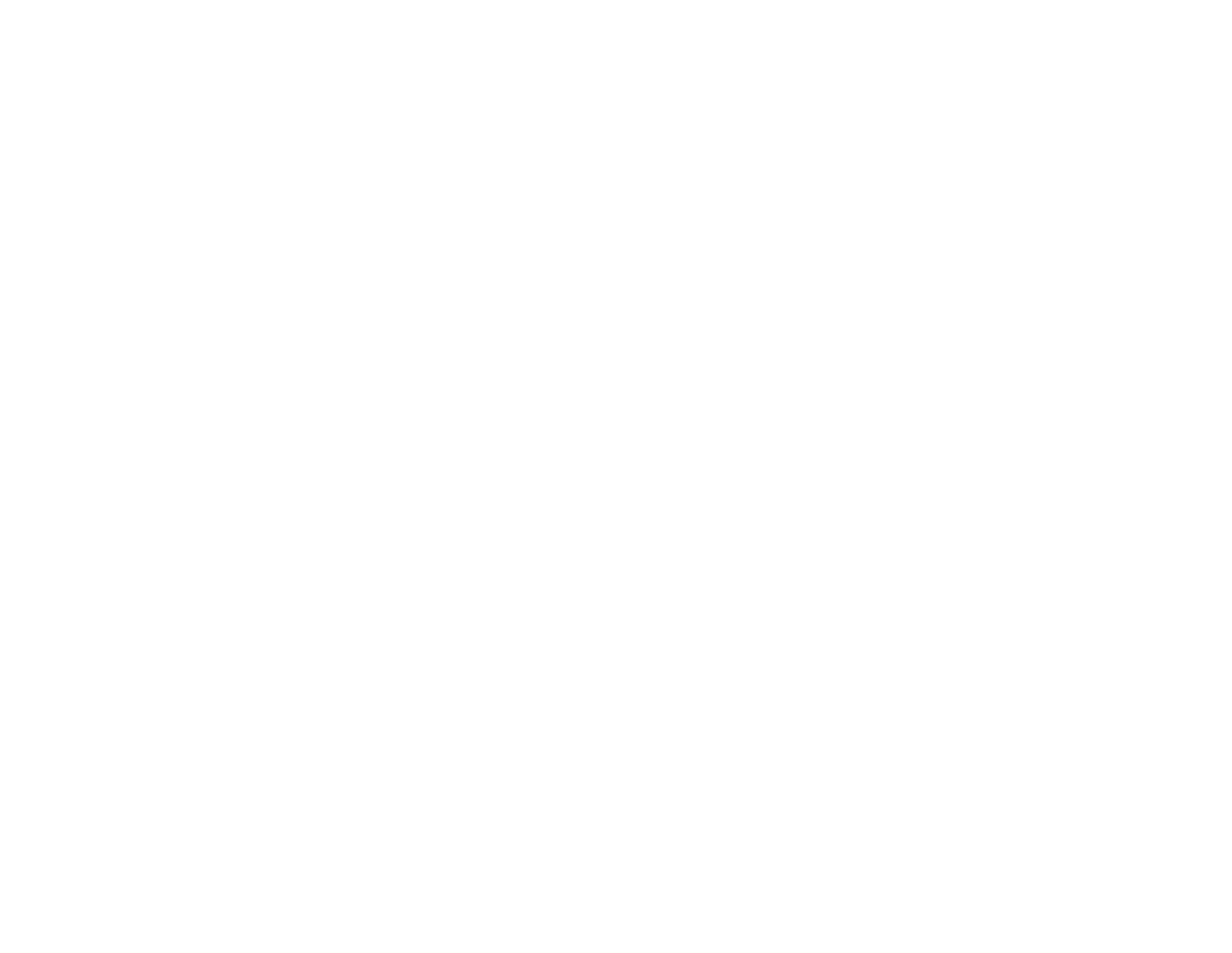# TABLE OF CONTENTS

|      | <b>SECTION</b>                                                                       | <b>PAGE</b>         |
|------|--------------------------------------------------------------------------------------|---------------------|
| I.   | About the Plans                                                                      | $\overline{2}$      |
| II.  | Board of Trustees & Staff                                                            | 3                   |
| III. | Program Highlights & Invested Plan Assets                                            | 4                   |
| IV.  | Participant Activity by Plan                                                         | 6                   |
| V.   | Board Income & Expenditures                                                          | 9                   |
| VI.  | Investment Performance<br><b>Investment Contract Pool Rates</b><br>Mutual Fund Rates | 9<br>$\overline{0}$ |
| VII. | Plan Comparison Chart                                                                | 3                   |

*The CY2005 Annual Report is brought to you by the Maryland Teachers and State Employees Supplemental Retirement Plans Board of Trustees.*

### **ABOUT THE BOARD**

The Maryland Supplemental Retirement Plans are administered by a ninemember Board of Trustees whose members are appointed by the Governor of Maryland to staggered four-year terms.

The governor must select three members from any of the following departments, agencies or boards: the Department of Budget and Management, the Department of Education, the Comptroller of the Treasury, the State Treasurer's Office, the Maryland State Retirement and Pension **Systems or the Maryland Higher** Education Commission.

Three other members must be eligible to participate in one or more of the plans, provided that at least one is eligible for the 403(b) plan. Three additional members must represent the general public and must not be eligible to participate in the plans. One of these members must have experience with deferred compensation and salary reduction plans.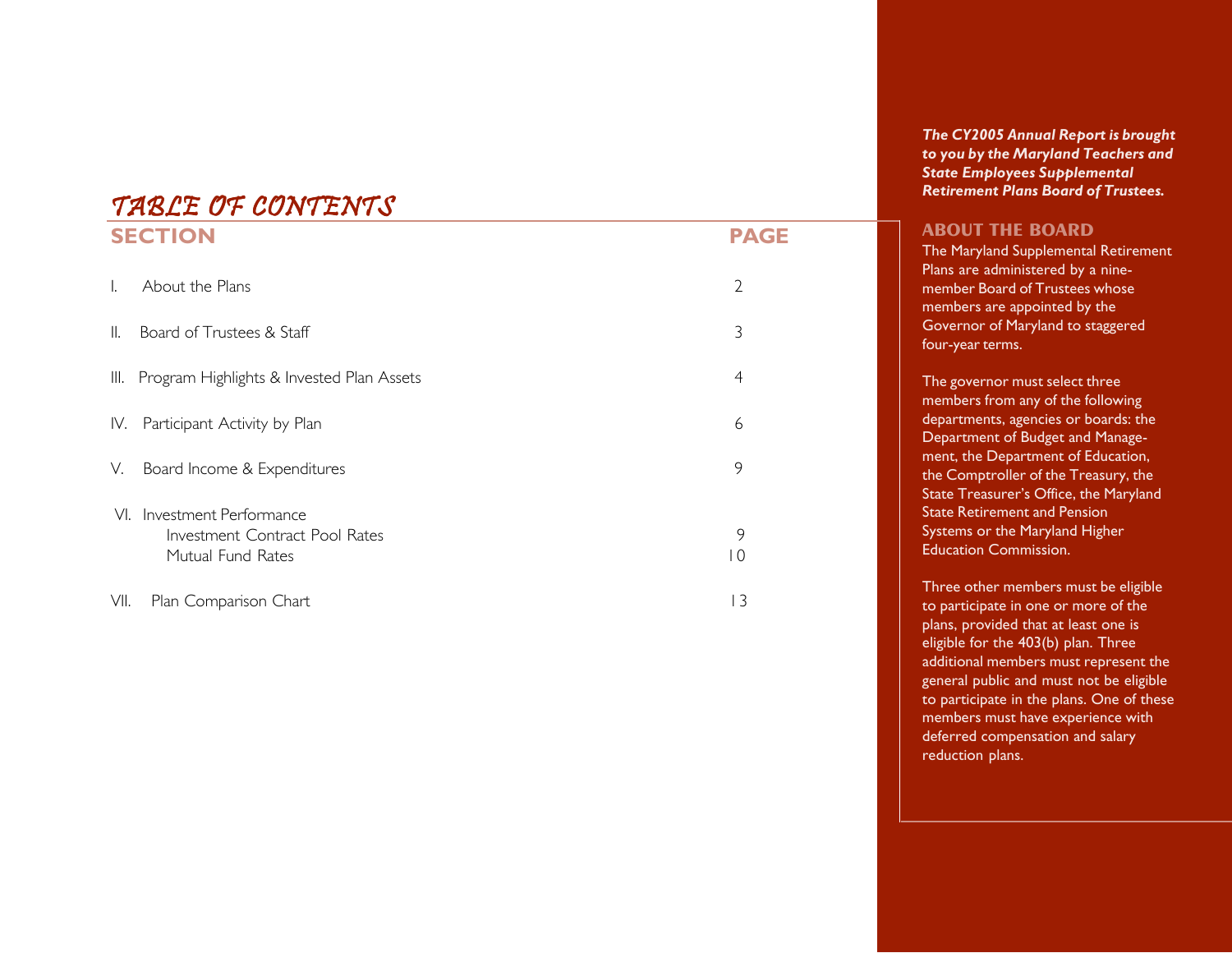The Maryland Supplemental Retirement Plans consist of a 401(k) Plan, a 403(b) Plan and a 457 Plan. The Plans are governed by Title 35 of the State Personnel and Pensions Article of the Maryland Annotated Code. A Match of \$600 is provided to a 401(a) Plan for certain participants.

Title 35 of the State Personnel and Pensions Article authorizes the Board of Trustees to administer the Maryland Plans and requires the Board to pay all expenses from fees collected from the Plan participants.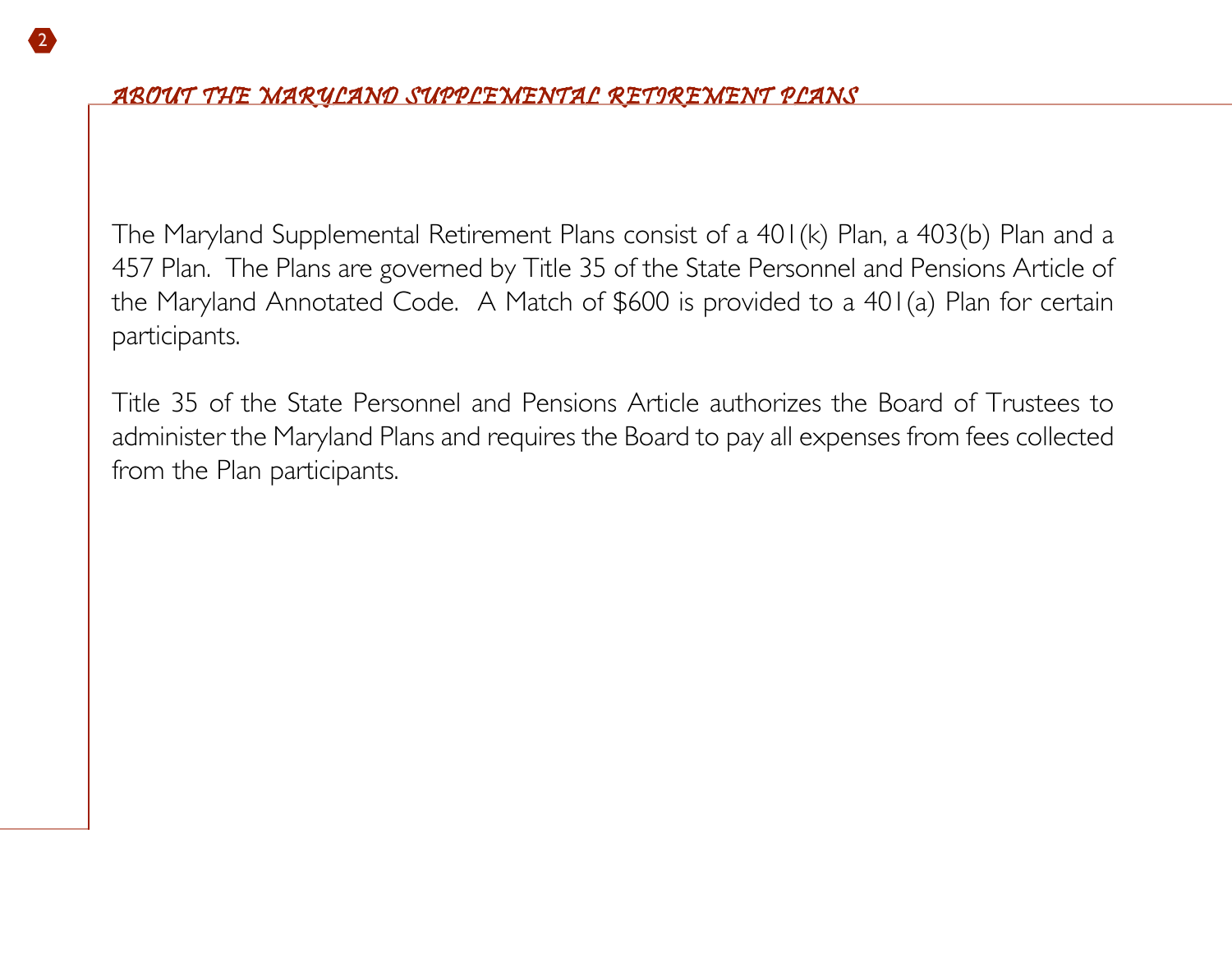# BOARD OF TRUSTEES *as of December 31, 2005*

**BOARD CHAIRPERSON Mr. Frederick W. Puddester** Eligible-Participant Member

### **BOARD MEMBERS**

**Mr. Dennis J. Bell** Eligible Member

**Mr. Stephen M. Cordi** Deputy Comptroller - Office of the Comptroller State of Maryland Agency Representative

**The Honorable Cecilia Januszkiewicz** Secretary, Department of Budget and Management State of Maryland Agency Representative

**The Honorable Nancy K. Kopp** Treasurer - State of Maryland State of Maryland Agency Representative

**Mr. William W. Whitescarver** Public Member

**Ms. Marcia Zercoe** Public Member

### **BOARD COMMITTEES**

**Investment Committee** William Whitescarver - *Chairperson* Dennis Bell Nancy Kopp Marcia Zercoe

**Audit Committee** Dennis Bell - *Chairperson* Stephen Cordi Cecilia Januszkiewicz Fred Puddester

### **BOARD ADVISORS**

**General Counsel** John K. Barry, Esquire Assistant Attorney General, Office of the Comptroller

**Independent Auditors** Clifton Gunderson, LLP Certified Public Accountants & Consultants

**Investment Contract Pool Manager** ING Financial Services

**Third Party Administrator** Nationwide Retirement Solutions, Inc.

**General Pension Consultant & Investment Advisor** The Segal Company/Segal Advisors, Inc.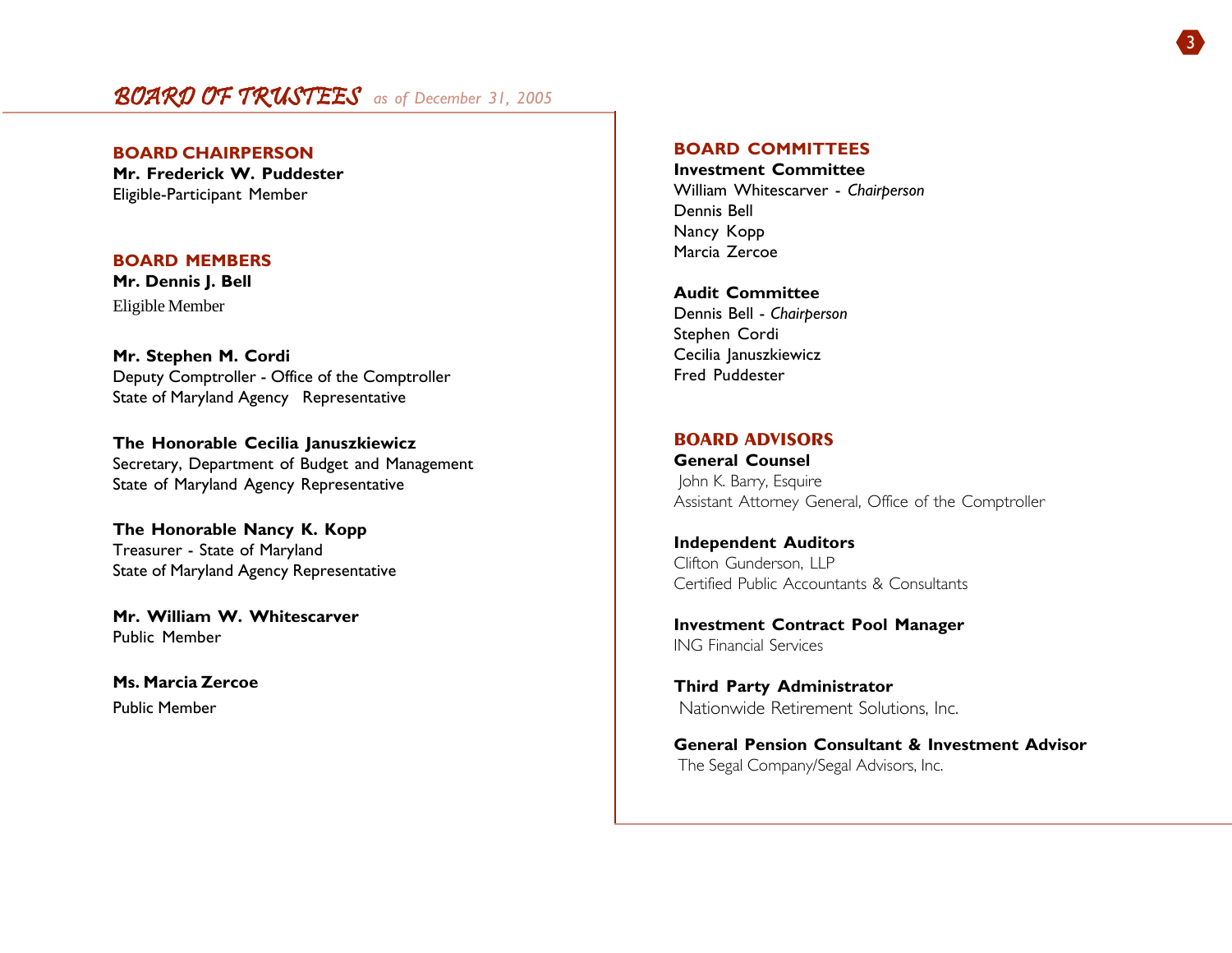# BOARD STAFF

Michael T. Halpin, CRC, CRA *Executive Director*

Roland L. Unger, CPA *Director of Finance*

Bernice K. Weathers *Senior Accounting Specialist*

Mirza C. Tumanon *Accounting Specialist*

Lillie M. Jones *Accounting Assistant*

lanet C. Wilt *Finance Secretary*

Jennifer L. Kelley *Communications Specialist* Louis A. Holcomb, Jr., CRC *Director of Participant Services*

Charles F. Meigs, Jr., CRC *Financial Field Representative*

Valerie R. Schwaab, CRC *Financial Field Representative*

Julia I. Graham, CRC *Financial Field Representative*

Cheryl Wyndgarden *Financial Field Representative*

Richard A. Arthur *Director of Technology*

Anna Marie Smith *Executive Assistant*

Dianne M. Raitzyk *Office Manager*

Jacquetta L. Robinson *Receptionist*

- PROGRAM HIGHLIGHTS
	- • The number of participants in the 457(b), 403(b) and 401(k) plans combined increased by 4.6% in 2005. The total participants for all of the plans was 58,344.
	- At year end, the net assets for all of the plans equaled \$2,138,252,358.
	- $\bullet$  The plans' mutual fund savings program returned \$2,501,405 to participants' accounts that were invested in the funds participating in the reimbursement program.
	- Agency staff participated in 45 pre-retirement seminars and conducted 33 financial seminars, 105 informational booths, 38 orientation/overview seminars, 38 sessions of one-on-one meetings, 20 personal finance seminars, two termination seminars, three benefit fairs, one awards program and two benefit coordinator academies during the year. About 9,942 state employees attended these seminars and booths. Nationwide Retirement Solutions conducted 1,345 group meetings across the state with 16,248 employees attending.
- *\* Participants are those who have account values, including those who are receiving systematic withdrawals*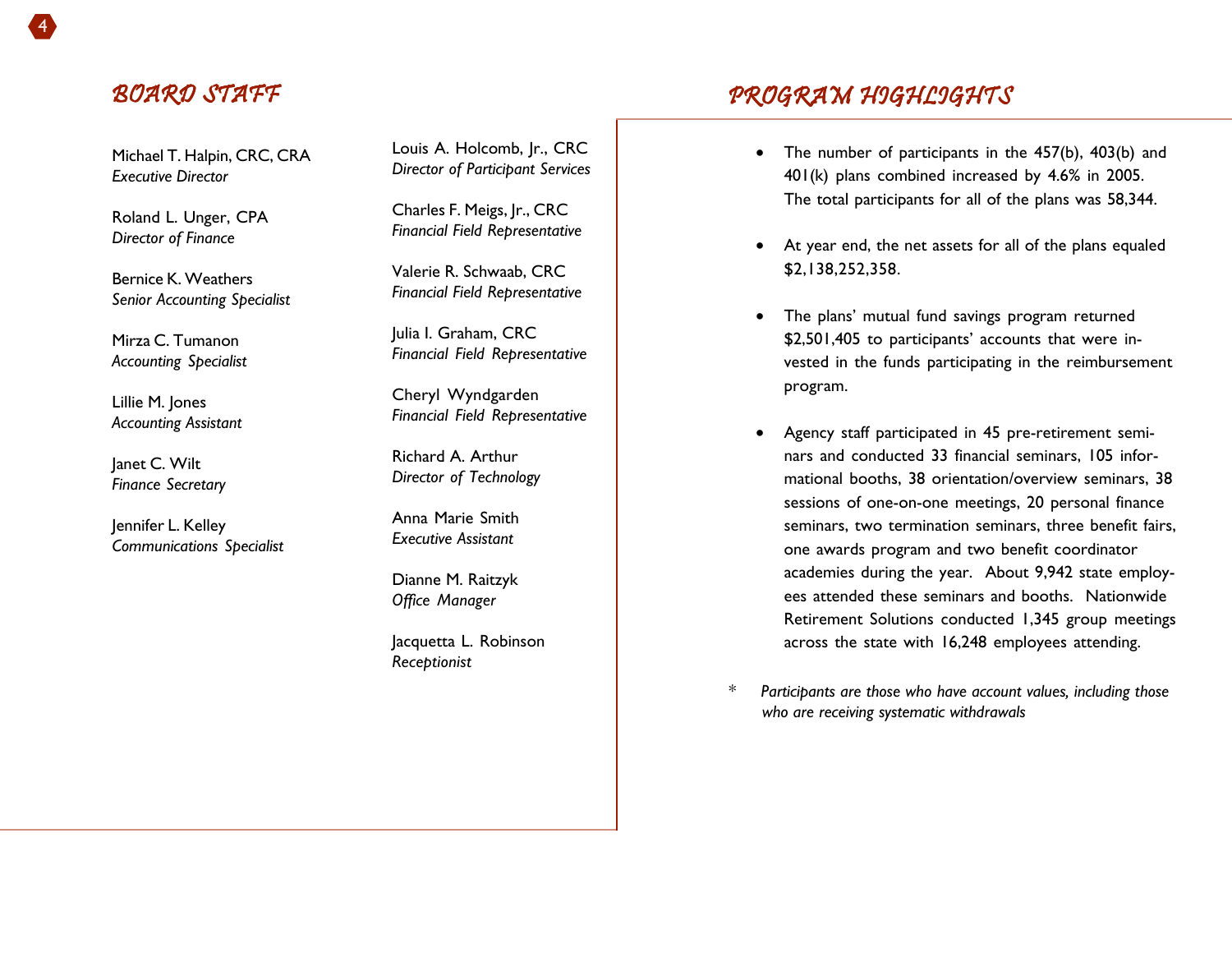| 2005                | 2004                | 2005                                              | 2004           |                                            |
|---------------------|---------------------|---------------------------------------------------|----------------|--------------------------------------------|
| 28,614              | 27,777              | 982                                               | 1,023          |                                            |
| \$1,170,974,820     | \$1,128,146,822     | \$69,336,969                                      | \$67,323,565   |                                            |
| \$57,805,559        | \$55,252,547        | \$2,895,313                                       | \$2,637,312    |                                            |
| \$1,320,784         | \$1,093,117         | \$147,405                                         | \$122,028      |                                            |
| \$59,094,157        | \$86,020,363        | \$3,818,839                                       | \$6,018,369    |                                            |
| (\$75,307,660)      | (\$76,922,437)      | (\$4,848,153)                                     | (\$4,416,482)  |                                            |
| 969 / \$6,507,222   | 756 / \$5,135,942   | 8 / \$153,475                                     | $9/$ \$185,200 |                                            |
| 65.8%               | 64.8%               | 85.8%                                             | 87.2%          |                                            |
|                     |                     |                                                   |                |                                            |
|                     |                     |                                                   |                |                                            |
| 2005                | 2004                | 2005                                              | 2004           |                                            |
| 36, 147             | 35,400              | 41,746                                            | 37,452         |                                            |
| \$802,055,762       | \$709,710,027       | \$95,884,807                                      | \$81,823,548   |                                            |
| \$86,342,964        | \$84,646,299        | \$11,891,617                                      | \$19,092       |                                            |
| \$915,010           | \$665,007           | \$118,206                                         | \$88,561       |                                            |
| \$42,896,909        | \$59,055,221        | \$4,861,058                                       | \$7,141,303    |                                            |
| (\$37,809,148)      | (\$29,311,067)      | (\$2,809,622)                                     | (\$2,206,489)  |                                            |
| 1,442 / \$7,139,280 | 1,140 / \$6,033,618 | N/A                                               | N/A            |                                            |
| 74.6%               | 74.7%               | N/A                                               | N/A            |                                            |
|                     |                     |                                                   |                |                                            |
|                     |                     |                                                   |                |                                            |
|                     |                     |                                                   |                |                                            |
|                     |                     |                                                   |                |                                            |
|                     |                     | <b>457(b) PLAN SUMMARY</b><br>401(k) PLAN SUMMARY |                | 403(b) PLAN SUMMARY<br>401(a) PLAN SUMMARY |

*\*Net investment return is gross investment return minus the 30 basis point (0.30%) asset fee.*

### **Sources:**

- 
- 
-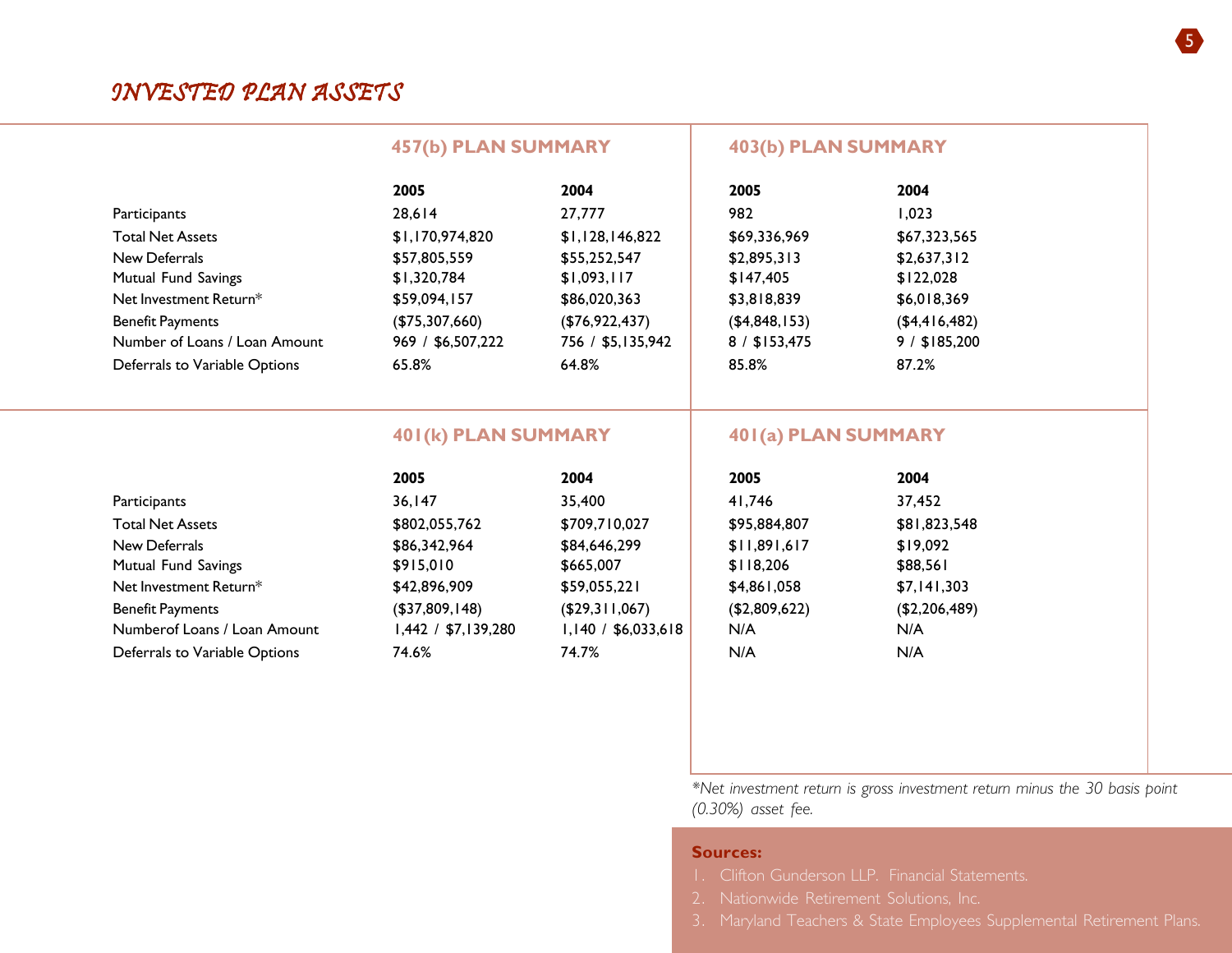# SUMMARY OF PLAN ASSETS

At year-end, the net assets for all of the plans, including the 401(a) match plan, equaled \$2,138,252,358.

# PARTICIPANT ACCOUNTS PER PLAN **PLAN COMPARISON**



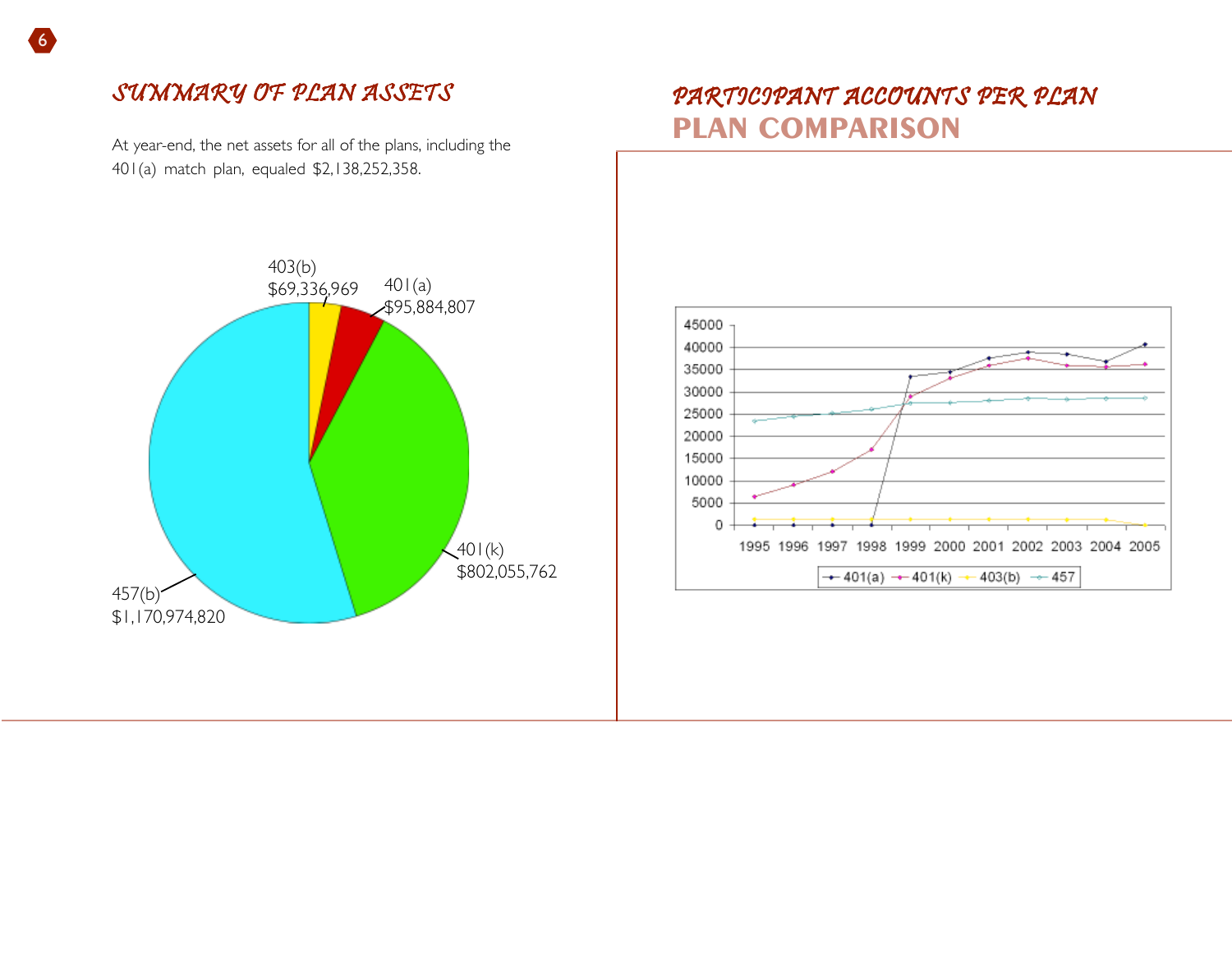# PARTICIPANT ACTIVITY

### **2005 TOTALS FOR ALL PLANS**

| Participants in Multiple Plans                    | 7.399  |
|---------------------------------------------------|--------|
| <b>TOTAL Participants</b>                         | 58,344 |
| Participants with Multiplan Deferrals             | 2.911  |
| <b>TOTAL Deferring Participants</b>               | 40,170 |
| Participants with Multiplan Payouts               | 273    |
| <b>TOTAL Participants with Systematic Payouts</b> | 3,158  |

# **457(b) DEFERRED COMPENSATION PLAN** 403(b) TAX DEFERRED ANNUITY PLAN 2004

|                               | 2005    | 2004    |                               | 2005    | 2004    |
|-------------------------------|---------|---------|-------------------------------|---------|---------|
| Participants                  | 28.614  | 27,777  | Participants                  | 982     | 1.023   |
| <b>Net New Enrollments</b>    | 837     | $-517$  | <b>Net New Enrollments</b>    | 0       | 0       |
| <b>Deferring Participants</b> | 16.701  | 16.314  | <b>Deferring Participants</b> | 374     | 379     |
| Average Deferral              | \$3,461 | \$3,387 | Average Deferral              | \$7,741 | \$6,959 |
| Annuitants                    | 701     | 745     | Annuitants                    |         |         |
| <b>Systematic Payouts</b>     | 2,628   | 2,648   | <b>Systematic Payouts</b>     | 66      | 68      |

## **401(k) SAVINGS & INVESTMENT PLAN 401(a) MATCH PLAN**

|                                                   | 2005              | 2004              |                                                   | 2005   | 2004   |
|---------------------------------------------------|-------------------|-------------------|---------------------------------------------------|--------|--------|
| Participants                                      | 36.147            | 35,400            | Participants                                      | 41,746 | 37,452 |
| Net New Enrollments                               | 747               | -467              | <b>Net New Enrollments</b>                        | 4.294  | (no ma |
| <b>Deferring Participants</b><br>Average Deferral | 26,006<br>\$3,320 | 25,680<br>\$3,296 | <b>Deferring Participants</b><br>Average Deferral |        |        |
| Annuitants                                        |                   |                   | Annuitants                                        | 0      | 0      |
| <b>Systematic Payouts</b>                         | 565               | 506               | <b>Systematic Payouts</b>                         | 172    | 237    |

| 2005     | 2004    |                               | 2005    | 2004    |
|----------|---------|-------------------------------|---------|---------|
| 28,614   | 27,777  | Participants                  | 982     | 1.023   |
| 837      | $-517$  | <b>Net New Enrollments</b>    | 0       | 0       |
| 16,701   | 16,314  | <b>Deferring Participants</b> | 374     | 379     |
| \$3,46 I | \$3,387 | Average Deferral              | \$7,741 | \$6,959 |
| 70 I     | 745     | Annuitants                    | 66      | 4       |
| 2,628    | 2,648   | <b>Systematic Payouts</b>     |         | 68      |
|          |         |                               |         |         |

|                                            | 2005              | 2004              |                                                   | 2005   | 2004       |
|--------------------------------------------|-------------------|-------------------|---------------------------------------------------|--------|------------|
| Participants                               | 36,147            | 35,400            | Participants                                      | 41.746 | 37.452     |
| Net New Enrollments                        | 747               | -467              | <b>Net New Enrollments</b>                        | 4,294  | (no match) |
| Deferring Participants<br>Average Deferral | 26,006<br>\$3,320 | 25,680<br>\$3,296 | <b>Deferring Participants</b><br>Average Deferral |        |            |
| Annuitants                                 |                   |                   | Annuitants                                        |        |            |
| Systematic Payouts                         | 565               | 506               | <b>Systematic Payouts</b>                         | 172    | 237        |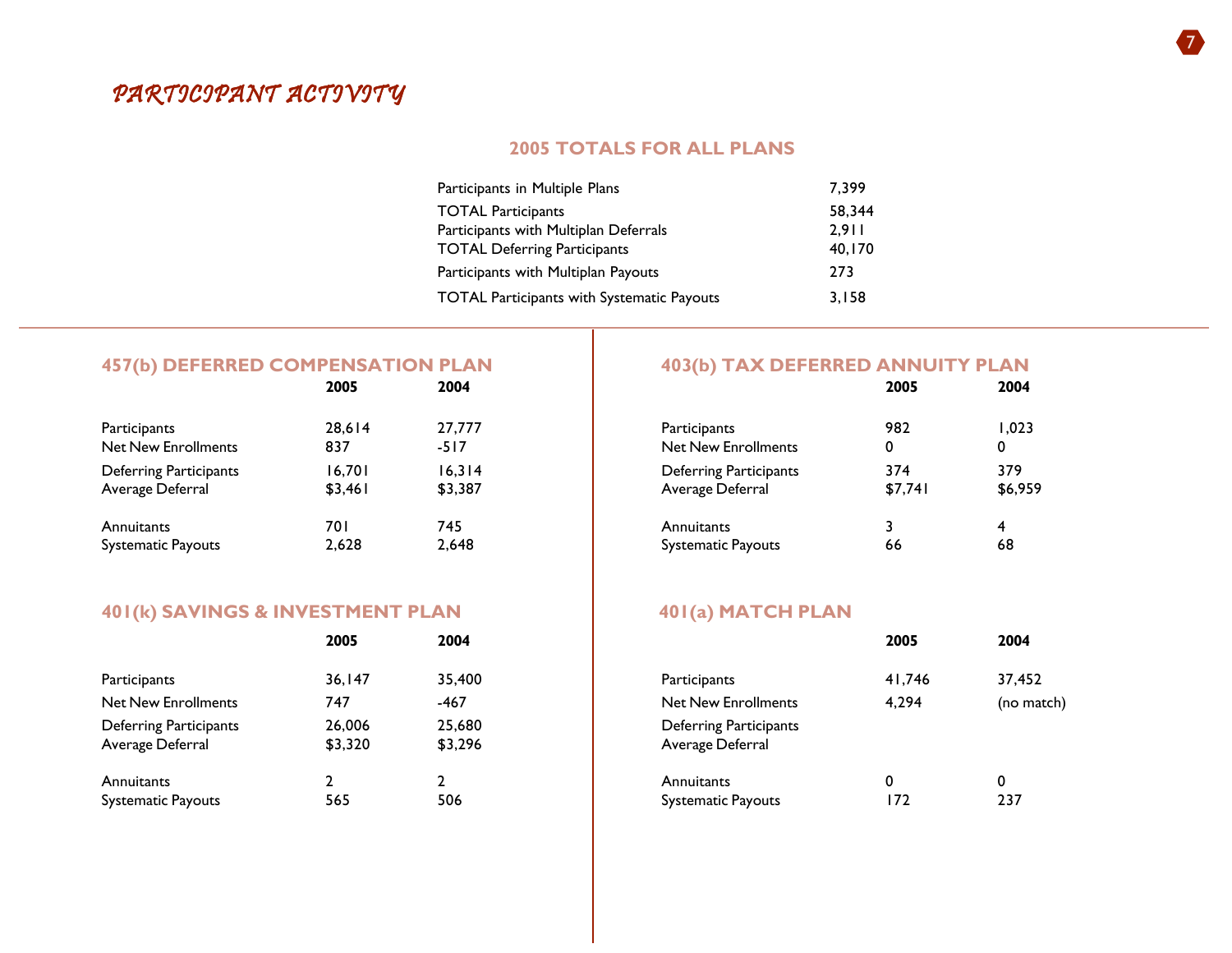# PARTICIPANT ACCOUNTS PER PLAN

**NOTE: IMPROVED DATA REPORTING HAS RESULTED IN CORRECTED INFORMATION FOR THE CURRENT AND PRIOR YEAR STATISTICS OF PARTICIPANT ACTIVITIES. AUDITED FINANCIAL INFORMATION IS UNCHANGED.**

### **DEFINITIONS**

8

Participants. Those who have an account value, including those who are receiving systematic withdrawals and those who have recently enrolled in the

**Deferring Participants.** Those participating employees who made a contribution to the plan by payroll deduction at the end of the reporting period. **Net New Enrollments.** The net change of State employee participants from year to year. new enrollments and restarted contributors are reduced by retirement and transfer withdrawals, death claims and other full distributions.

**Annuitants.** Participants who are receiving withdrawals from purchased annuity contracts.

**Systematic Payouts.** Participants who are receiving withdrawals from the plans with remaining balances invested in the plan(s).

**Participants<sup></sup>** Average Deferral. Calculated by dividing the dollar value of "Total Deferrals" by the number of "Deferring Participants" at year-end.

#### **Sources:**

- 1. Nationwide Retirement Solutions, Inc. Administrator's Report.
- 2. Nationwide Retirement Solutions, Inc.
- 3. Clifton Gunderson LLP. Financial Statements.
- 4. Maryland Teachers and State Employees Supplemental Retirement Plans.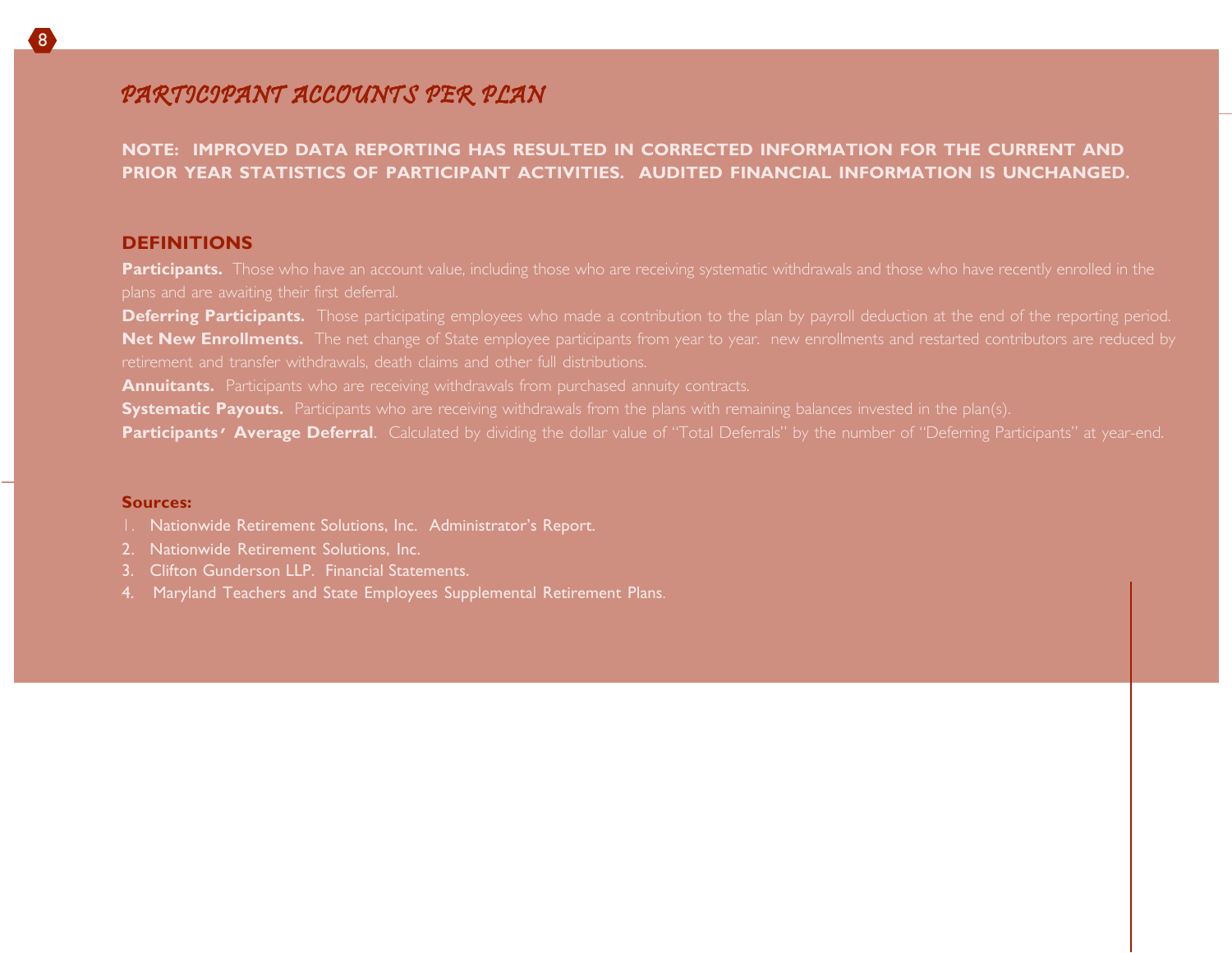|                                                                                                                                                                                                                           | 2005                                                                                           | 2004                                                                                             |
|---------------------------------------------------------------------------------------------------------------------------------------------------------------------------------------------------------------------------|------------------------------------------------------------------------------------------------|--------------------------------------------------------------------------------------------------|
| <b>Total Revenues</b><br><b>Expenditures</b>                                                                                                                                                                              | \$1,394,092                                                                                    | \$1,957,150                                                                                      |
| Salaries, Wages and Fringe Benefits<br>Technical and Special Fees<br>Communications<br>Travel (In-State and Out-of-State)<br>Contractual Services<br>Supplies and Materials<br>Fixed Charges<br>Equipment and Furnishings | \$914,122<br>\$8,616<br>\$29,931<br>\$11,822<br>\$248,172<br>\$14,545<br>\$105,497<br>\$14,393 | \$1,026,554<br>\$12,386<br>\$10,131<br>\$24,229<br>\$229,405<br>\$13,878<br>\$101,016<br>\$2,962 |
| <b>Total Expenditures</b>                                                                                                                                                                                                 | \$1,347,098                                                                                    | \$1,420,561                                                                                      |
| <b>Revenues Less Expenditures</b>                                                                                                                                                                                         | \$46,994                                                                                       | \$536,589                                                                                        |
| <b>Reserve Balance</b>                                                                                                                                                                                                    | \$887,982                                                                                      | \$887,759                                                                                        |

## **NOTES:**

*\* The Maryland Teachers & State Employees Supplemental Retirement Agency administers the Maryland plans with special funds only. The agency collects these funds as participant's fees. It does not use state general fund appropriations. The agency holds revenues in a board reserve account for unanticipated necessary expenses.*

**Source: Maryland Teachers & State** Employees Supplemental Retirement Plans.

# **INVESTMENT CONTRACT POOL**

*[Available in the 457(b) plan, the 401(k) plan, and the 401(a) match plan]*

### **Effective Periods Participant Blended Rate**

1st Quarter, 2005 4.0%<br>2nd Ouarter, 2005 4.4% 2nd Quarter, 2005 4.4% 3rd Ouarter, 2005. 4th Quarter, 2005 4.6%

**2005 Matured Contracts**



2.1%

10.5%

11.7%

23.2%

28.1%

### **DEFINITIONS**

**Participant Blended.** These are the rates credited to participants' accounts before the deduction of asset fees. They are the blended rates of all contracts in effect the annual asset fee is 30 basis points

### **Sources:**

ING Financial Services Maryland Teachers & State Employees Supplemental Retirement Plans. Nationwide Retirement Solutions, Inc.

None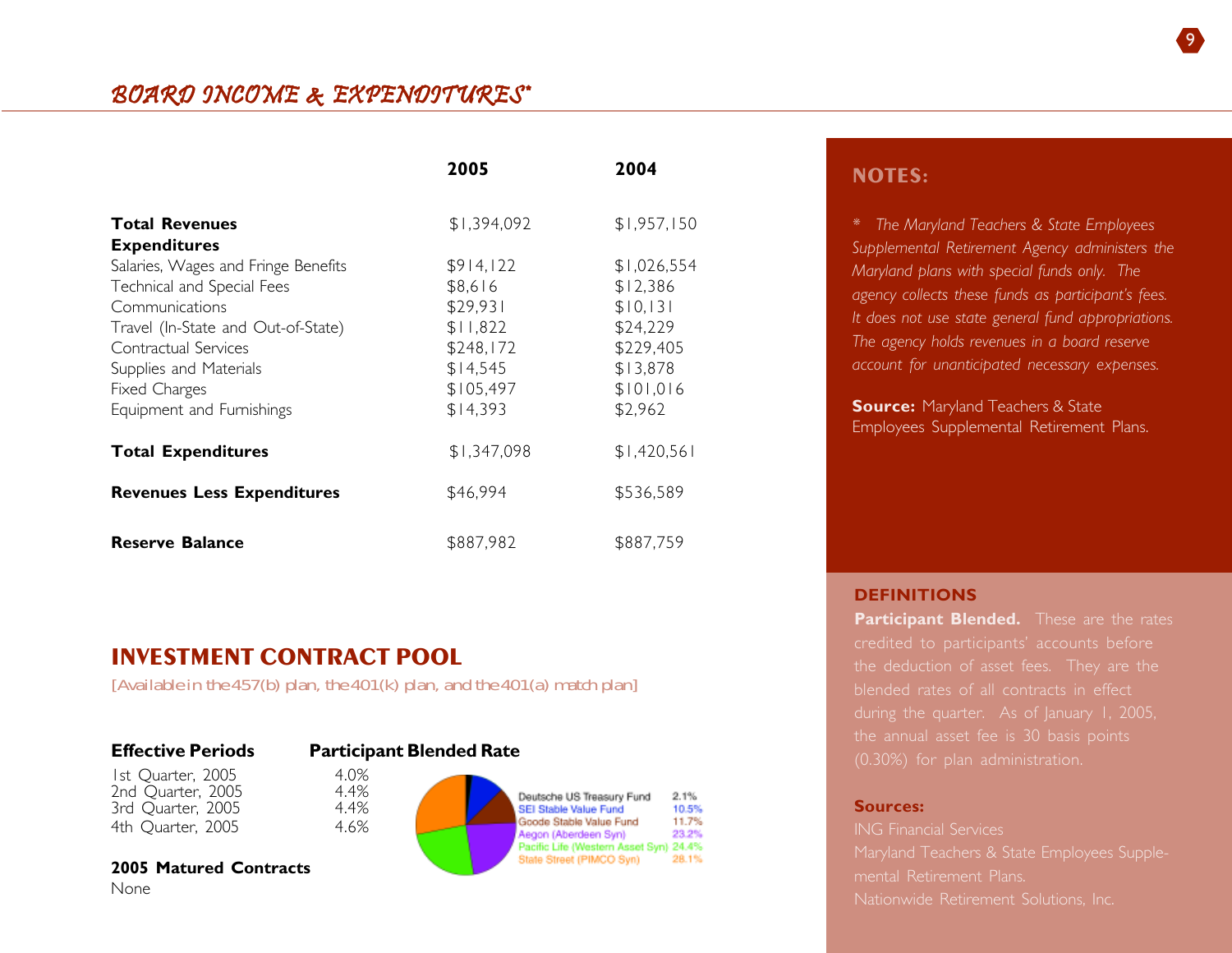# MUTUAL FUNDS

*Percentage Rates of Return for Period Ending December 31, 2005*

|                         |                                                      | I YEAR | 5 YEARS  | <b>10 YEARS</b> | 5-YEAR BETA |
|-------------------------|------------------------------------------------------|--------|----------|-----------------|-------------|
| <b>Money</b>            | Vanguard Prime Money Market Fund                     |        |          |                 |             |
| <b>Market</b>           | $[403(b)$ plan only]                                 | 3.00%  | 2.16%    | 3.71%           | N/A         |
| <b>Fund</b>             | INDEX: Citigroup 3-month Treasury Bill               | 3.00%  | 2.21%    | 3.72%           | N/A         |
|                         |                                                      |        |          |                 |             |
| <b>Bond</b>             | Federated U.S. Government Securities Fund: 2-5 Years | 0.87%  | 4.52%    | 4.97%           | 1.05%       |
| <b>Fund</b>             | INDEX: Lehman Bros. Interm. Govt. Bond               | 1.68%  | 4.82%    | 5.50%           | N/A         |
| <b>Conservative:</b>    | <b>PIMCO Total Return Fund Institutional Shares</b>  | 2.88%  | 6.62%    | 6.91%           | 1.00%       |
| <b>Balanced</b>         | INDEX: Lehman Bros. Aggregate Bond                   | 2.43%  | 5.87%    | 6.16%           | N/A         |
| <b>Funds</b>            | <b>Fidelity Puritan Fund</b>                         | 4.67%  | 4.95%    | 8.71%           | 1.06%       |
|                         | INDEX: 60% S&P/40%                                   | 4.01%  | 2.99%    | 8.25%           | N/A         |
|                         | <b>Scudder Flag Investors</b>                        |        |          |                 |             |
|                         | Value Builder Fund - Institutional Shares            | 0.92%  | 3.92%    | 9.62%           | 1.39%       |
|                         | INDEX: 70% S&P/30%                                   | 4.24%  | 2.42%    | 8.50%           | N/A         |
|                         |                                                      |        |          |                 |             |
| <b>Moderate:</b>        | <b>Fidelity Growth &amp; Income Portfolio</b>        | 2.71%  | $-0.06%$ | 7.96%           | 0.76%       |
| Growth &                | Legg Mason Value Trust Navigator Class               | 6.36%  | 5.53%    | 16.34%          | 1.12%       |
| <b>Income Funds</b>     | Vanguard Institutional Index Fund                    | 4.90%  | 0.54%    | 9.06%           | 1.00%       |
|                         | INDEX: Standard & Poors 500                          | 4.91%  | 0.54%    | 9.07%           | 1.00%       |
|                         | <b>Growth Fund of America Class A Shares</b>         | 14.23% | 3.06%    | 13.33%          | 0.95%       |
|                         | INDEX: Russell 1000 Growth                           | 5.26%  | $-3.58%$ | 6.73%           | N/A         |
|                         | <b>Washington Mutual Investors</b>                   | 3.55%  | 4.36%    | 10.01%          | 0.85%       |
|                         | INDEX: Russell 1000 Value                            | 7.05%  | 5.28%    | 10.94%          | N/A         |
| <b>Aggressive:</b>      | Dreyfus Mid Cap Index Fund                           | 12.05% | 8.08%    | 13.74%          | 1.00%       |
| <b>Growth Funds</b>     | INDEX: Russell Mid Cap Blend                         | 12.65% | 8.45%    | 12.49%          | N/A         |
|                         | <b>Delaware Trend Fund - Institutional Class</b>     | 5.37%  | 1.63%    | 10.11%          | 0.96%       |
|                         | INDEX: Russell Mid Cap Growth                        | 12.10% | 1.38%    | 9.27%           | N/A         |
|                         | Lord Abbett Mid Cap Value Fund                       | 8.16%  | 10.33%   | 15.28%          | 0.88%       |
|                         | INDEX: Russell Mid Cap Value                         | 12.65% | 12.21%   | 13.65%          | N/A         |
| <b>More Aggressive:</b> |                                                      |        |          |                 |             |
| <b>Small-Cap Funds</b>  | T. Rowe Price Small-Cap Stock Fund                   | 8.44%  | 9.33%    | 12.07%          | 0.82%       |
|                         | INDEX: Russell 2000                                  | 4.55%  | 8.22%    | 9.26%           | N/A         |
| <b>International</b>    |                                                      |        |          |                 |             |
| <b>Funds</b>            | <b>EuroPacific Growth Fund</b>                       | 21.12% | 7.79%    | 10.60%          | 0.92%       |
|                         | <b>INDEX: MSCI EAFE</b>                              | 13.54% | 4.55%    | 5.84%           | N/A         |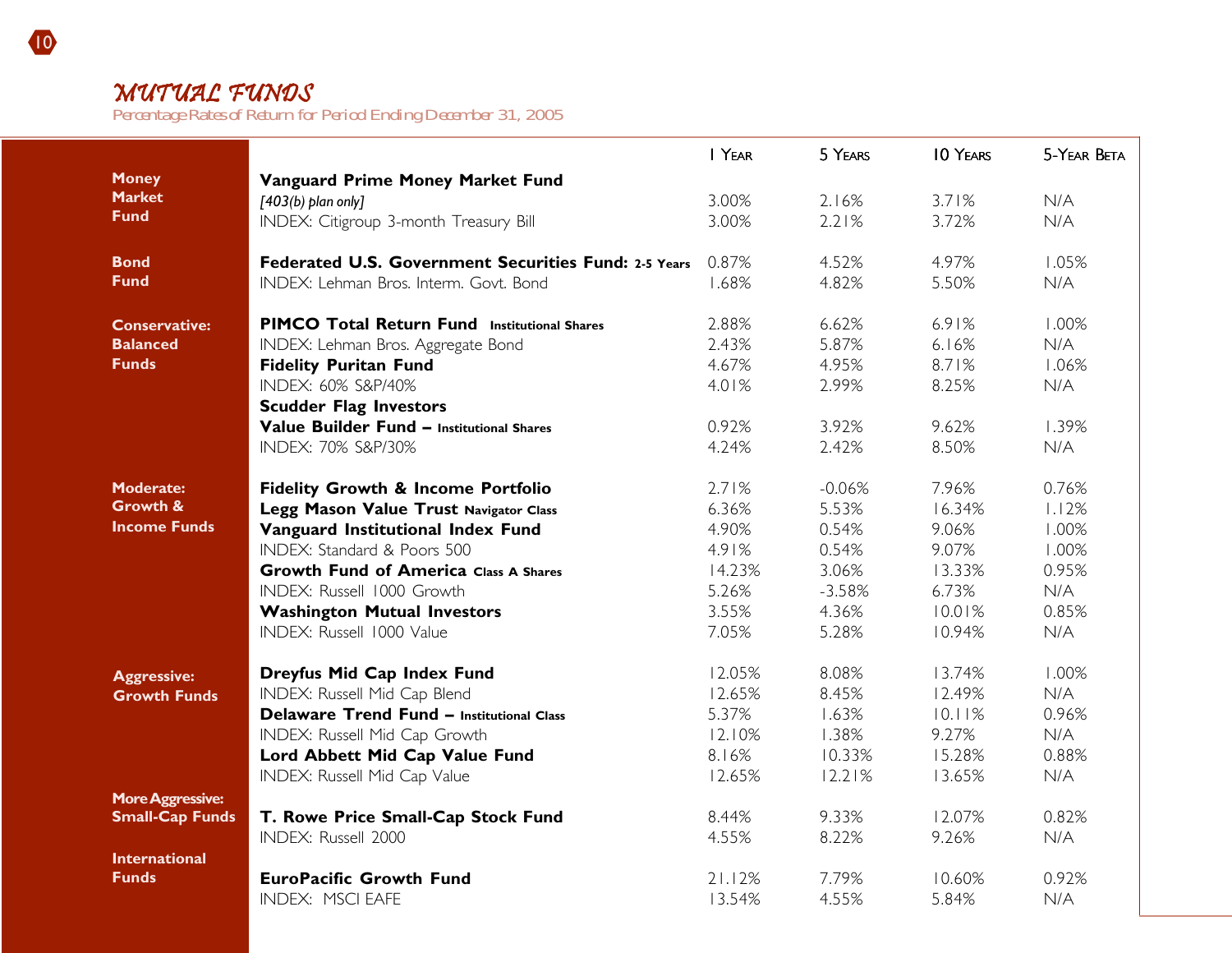# DEFINITIONS

### *Rates of Returns*

**Rates of Returns.** The rates of returns are net of the fund's annual operating expenses. They are before the deduction of asset fees.

#### *Betas*

**Five-Year Beta.** The beta coefficient is a statistical measure of a stocks relative volatility (or risk). For comparative purposes, the Fund's beta are measured relative to the S&P 500 Index, a measure of broad market activity. The Standard & Poors 500 Index (S&P 500) has a beta coefficient of 1.00. A stock with a higher beta is more volatile than the S&P 500. A stock with a lower beta is less volatile than the S&P 500. The five-year beta is representative of statistical data from January 1, 2000 through December 31, 2005.

#### *Indices*

**91-Day Treasury Bill.** A negotiable debt obligation issued by the U.S. government and backed by its full faith and credit, having a maturity of three months. Exempt from state and local taxes.

**50% S&P/50% Lehman Bros. Aggregate Bond.** This is the 50% S&P 500 and 50% Lehman Brothers Aggregate Bond Index. The Standard & Poor's 500 Index is a broad-based measurement of stock market conditions, as 70% of U.S. equity is tracked by the S&P 500. The index consists of 500 stocks chosen for market size, liquidity, and industry group representation. It is a market value weighed index, with each stock's weight proportionate to its market value. The Lehman Brothers Aggregate Bond Index is a mix of government, corporate, mortgage-backed, asset-backed, and Yankee bonds.

**MSCI EAFE Index.** The Morgan Stanley Capital International (MSCI) Europe, Australia, and the Far East (EAFE) Index is an international equity index. It consists of 1,030 securities from the following 20 countries: Australia, Austria, Belgium, Denmark, Finland, France, Germany, Hong Kong, Ireland, Italy, Japan, Malaysia, the Netherlands, New Zealand, Norway, Singapore, Spain, Sweden, Switzerland, and the United Kingdom.

**Russell 2000 Index.** This index is a small-capitalization index that consists of the 2,000 smallest stocks in the Russell 3000 Index, representing 10% of the total U.S. equity market.

**60% S&P/40% Lehman Bros. Aggregate Bond.** This is the 60% S&P 500 and 40% Lehman Brothers Aggregate Bond Index. The Standard & Poor's 500 Index is a broad-based measurement of stock market conditions, as 70% of U.S. equity is tracked by the S&P 500. The index consists of 500 stocks chosen for market size, liquidity, and industry group presentation. It is a market weighted index, with each stock's weight proportionate to its market size. The Lehman Brothers Aggregate Bond Index is a mix of government, corporate, mortgage-backed, asset-backed, and Yankee bonds.

**Standard & Poor's 500 Index.** This index is a broad-based measurement of stock market conditions, as 70% of U.S. equity is tracked by the S&P 500. The index consists of 500 stocks chosen for market size, liquidity, and industry group representation. It is a market value weighed index, with each stock's weight proportionate to its market value.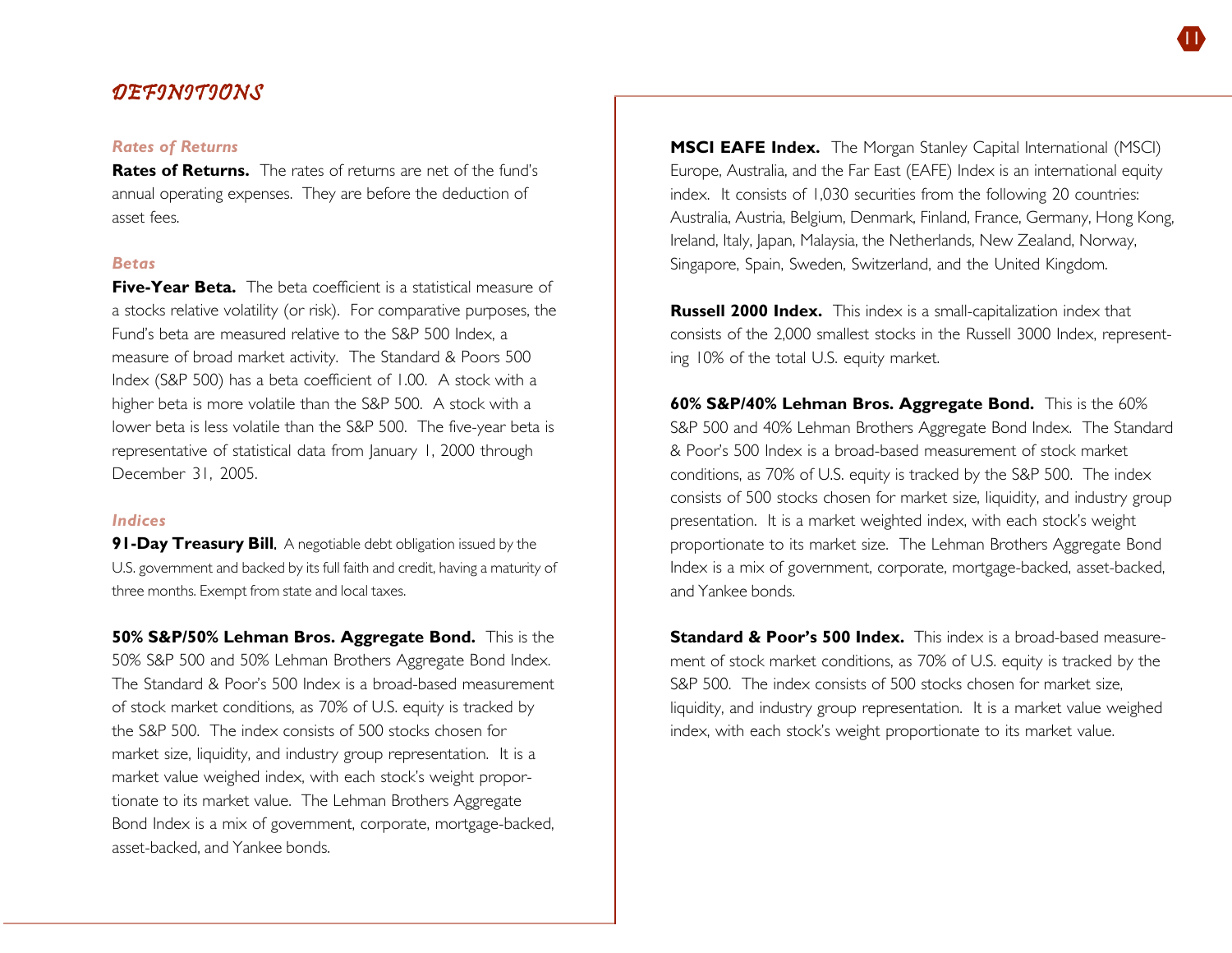**S&P BARRA Growth Index.** This index takes the stocks in the S&P 500 and then separates them into equal halves based on their price-to-book ratios.

**Lehman Bros. Intermediate Gov't Bond Index.** Includes Government Index Issues with a time to maturity between 1 and 10 years.

### *Medians*

**Fixed Income – Short Term. Median.** This universe includes funds defined by Morningstar as Short-Term Bond. Short-Term Bond funds have an average duration of more than one but less than 3.5 years or an average effective maturity of more than one but less than four years.

**Foreign Equity Non-U.S. Median.** This universe includes funds defined by Morningstar as Foreign Stock funds which have no more than 10% of stocks invested in the United States. The median return represents the mid point of this universe. Large Cap Blend Median. This universe includes funds defined by Morningstar as Large Blend. Large Blend funds invest in a combination of Large Cap Growth and Large Cap Value stocks. The return represents the mid point of this universe. Market caps greater than \$10 billion are considered large cap.

**Managed Balanced Median.** This universe includes funds defined by Morningstar as Balanced, which includes funds with stock holdings of greater than 20% but less than 70% of the portfolio. The return represents the mid-point of this universe.

**Mid Cap Growth Median.** This universe includes funds defined by Morningstar as Mid-Cap Growth. Mid-Cap Growth funds primarily invest in stocks of mid-sized companies which are growing at faster than average rates. The return represents the mid point of this universe. Market caps greater than or equal to \$2 billion but less than or equal to \$10 billion are considered mid-cap funds.

**Small Cap Core Median.** This universe includes funds defined by Morningstar as Small Blend. Small Blend funds invest in a combination of Small-Cap Growth and Small-Cap Value stocks. The return represents the mid point of this universe. All funds with market caps less than \$2 billion are considered small-cap funds.

#### **Sources:**

Supplemental Retirement Plans provided by Nationwide Retirement Solutions, Inc. 3. The 5-Year Betas and definitions were provided by The Segal Company, Inc.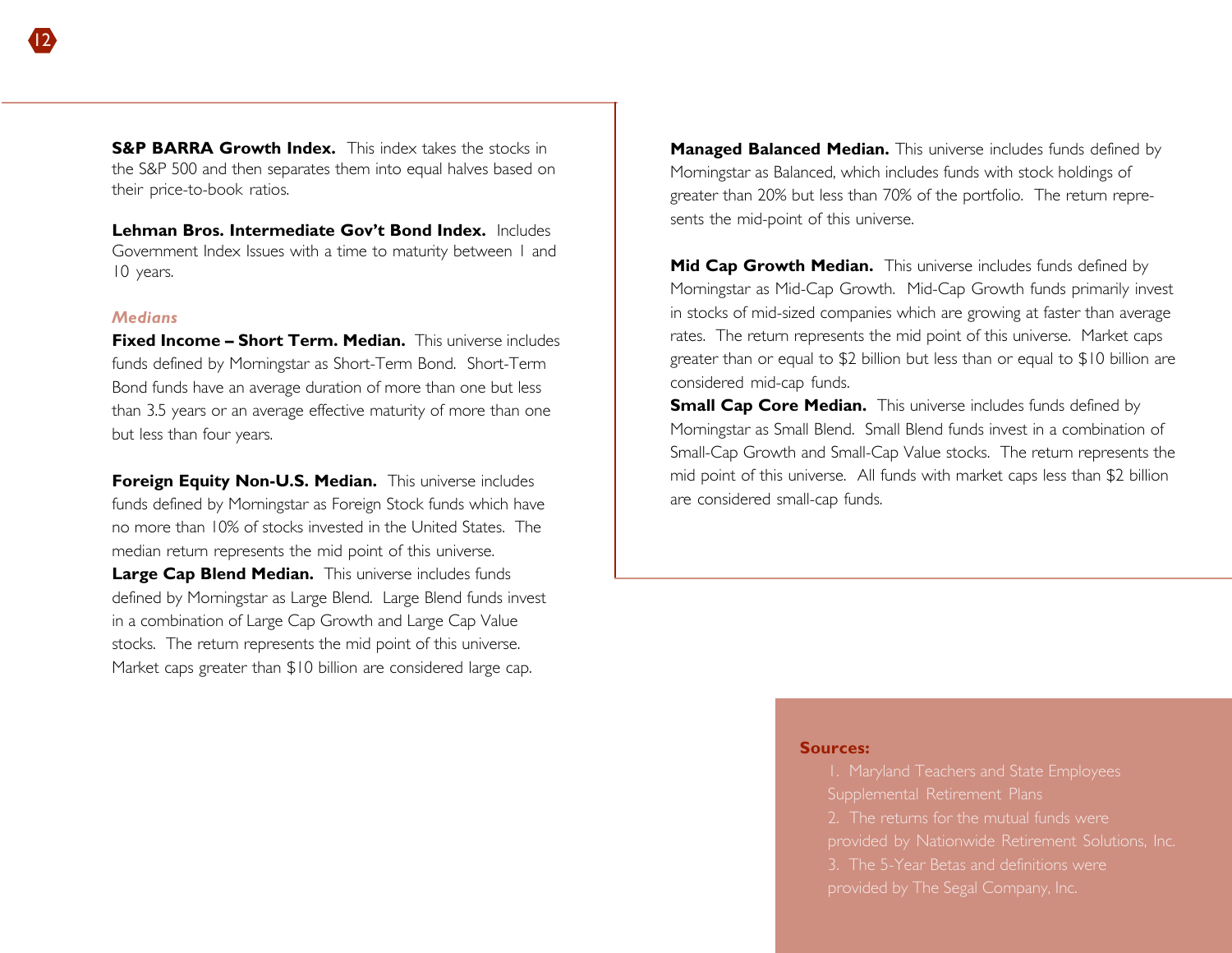# PLAN COMPARISON CHART 2005

| Questions                                                                                                  | 457(b) Deferred Compensation Plan                                                                                                                                                     | 401(k) Savings & Investment Plan                                                                                          | 403(b) Annuity Plan |  |  |
|------------------------------------------------------------------------------------------------------------|---------------------------------------------------------------------------------------------------------------------------------------------------------------------------------------|---------------------------------------------------------------------------------------------------------------------------|---------------------|--|--|
| Who is eligible to participate?                                                                            | All state employees                                                                                                                                                                   | State educational<br>institution employees.                                                                               |                     |  |  |
| Who is eligible for the state match?                                                                       | All state employees in the State Employees Modified Pension System.                                                                                                                   |                                                                                                                           |                     |  |  |
| Are payroll deductions pre-tax?                                                                            | Yes (but not for FICA)                                                                                                                                                                |                                                                                                                           |                     |  |  |
| What is the minimum I may contribute?                                                                      |                                                                                                                                                                                       | \$5 per biweekly pay                                                                                                      |                     |  |  |
| What is the maximum contribution?                                                                          |                                                                                                                                                                                       | \$14,000 (may be adjusted in future years for inflation)                                                                  |                     |  |  |
| May I "catch-up" in a later year?*                                                                         | Age 50 or older \$4,000 bonus deferral or<br>special 457 Catch-up                                                                                                                     | Age 50 or older bonus \$4,000 deferral                                                                                    |                     |  |  |
| How often may I change my contribution amount?                                                             | Unlimiter                                                                                                                                                                             |                                                                                                                           |                     |  |  |
| What are the costs to participate?**                                                                       | 0.30% of your account value, no more than \$1,800 for CY 2005                                                                                                                         |                                                                                                                           |                     |  |  |
| What are the current investment options?                                                                   | Fixed - Investment Contract Pool<br>Variable Mutual Funds<br>Variable Mutual Funds                                                                                                    |                                                                                                                           |                     |  |  |
| May I roll over money from other retirement accounts into my<br>Maryland Supplemental Retirement account?  |                                                                                                                                                                                       | Yes - from a 457(b), 401(k), 403(b) / thrift savings plan or traditional IRA<br>into your supplemental retirement account |                     |  |  |
| May I roll over my supplemental retirement accounts to another type<br>of retirement account, like an IRA? |                                                                                                                                                                                       | Yes - to a 457(b), 403(b), 401(k) or traditional IRA,<br>upon leaving state service                                       |                     |  |  |
| May I withdraw money from my account while employed?                                                       | Yes, but only if you are 701/2 or older,<br>Yes, but only if you are 591/2 or older,<br>or qualify for an unforeseen<br>or qualify for a hardship withdrawal<br>emergency withdrawal. |                                                                                                                           |                     |  |  |
| When may I begin withdrawals from my account without penalty?***                                           | When you leave state<br>If you leave state employment at age 55 or older, or at age 591/2<br>employment, regardless of age.                                                           |                                                                                                                           |                     |  |  |
| May I change my withdraw options once I start my payout?                                                   | Yes                                                                                                                                                                                   |                                                                                                                           |                     |  |  |
| Is there a loan provision and a hardship/emergency provision?                                              | Yes/Yes                                                                                                                                                                               |                                                                                                                           |                     |  |  |

**401(a) Match Plan:** The withdrawal rules are the same for the 401(a) and 401(k) plans except that in the 401(a) plan, distributions are not permitted until separation of state service.

\* See "At A Glance" Booklet

\*\* In addition, each of the mutual funds offered by the plan has fund expenses that will vary based upon the mutual fund selected. Also, some mutual funds may impose a short term trade fee. Please read the underlying prospectuses carefully.

\*\*\* Withdrawals are taxed as ordinary income. The IRS early withdrawal penalty is 10%.